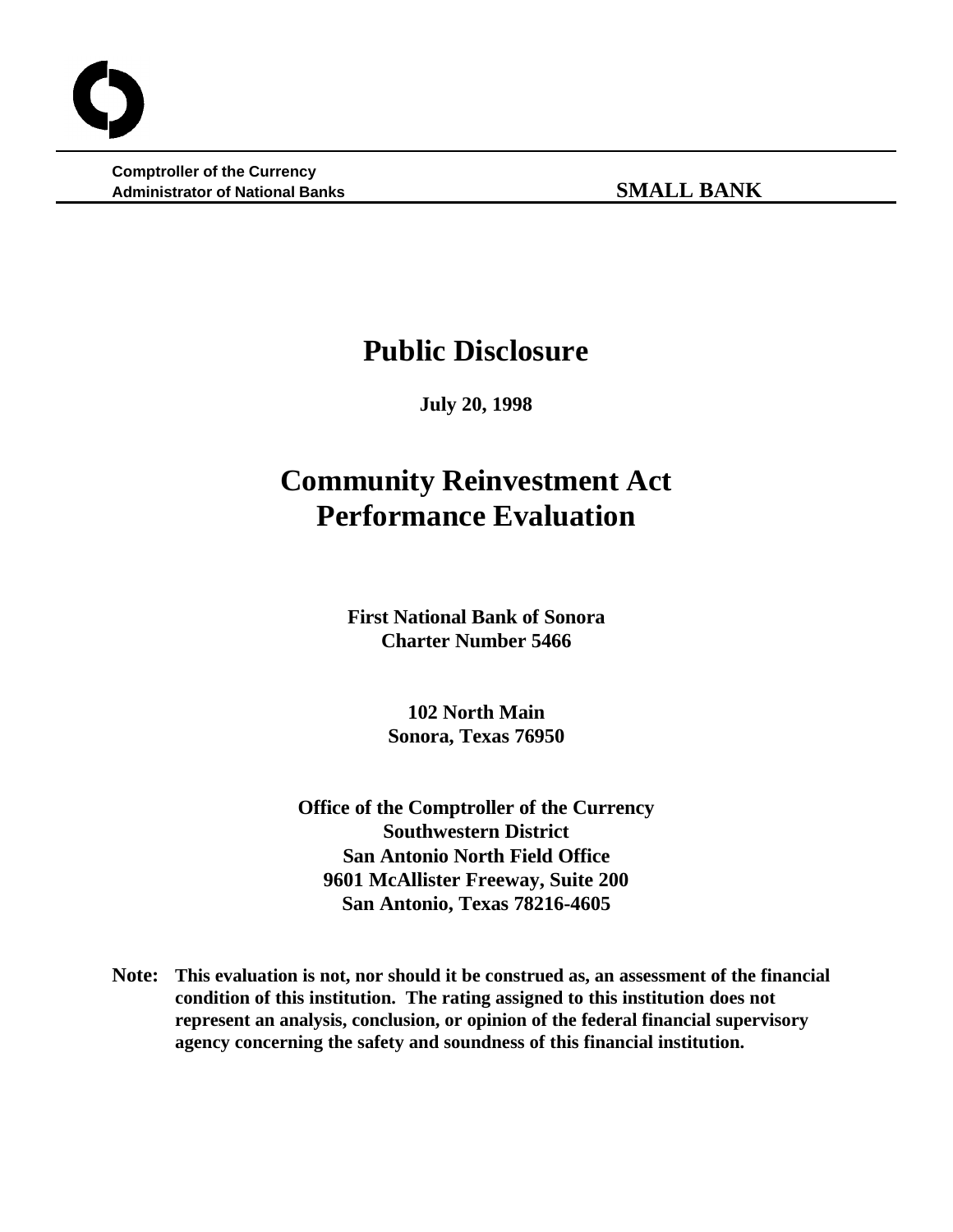## **General Information**

The Community Reinvestment Act (CRA) requires each federal financial supervisory agency to use its authority, when examining financial institutions subject to its supervision, to assess the institution's record of meeting the credit needs of its entire community, including low- and moderate-income neighborhoods, consistent with safe and sound operation of the institution. Upon conclusion of such examination, the agency must prepare a written evaluation of the institution's record of meeting the credit needs of its community.

This document is an evaluation of the CRA performance of **First National Bank of Sonora** prepared by **The Office of the Comptroller of the Currency**, the institution's supervisory agency, as of July 20, 1998. The agency rates the CRA performance of an institution consistent with the provisions set forth in Appendix A to 12 CFR Part 25.

## **INSTITUTION'S CRA RATING:** This institution is rated **Satisfactory**.

First National Bank of Sonora's lending performance reflects a satisfactory response to community credit needs. Factors in our assessment include:

- The bank's loan-to-deposit ratio exceeds the standard for satisfactory performance, averaging 57% since the previous CRA examination.
- The bank makes a substantial majority of its loans within the assessment area.
- The distribution of borrowers reflects an adequate penetration among individuals of different income levels and businesses of different sizes.
- The bank's geographic distribution of lending is reasonable.
- The bank received no CRA-related complaints since the previous CRA examination.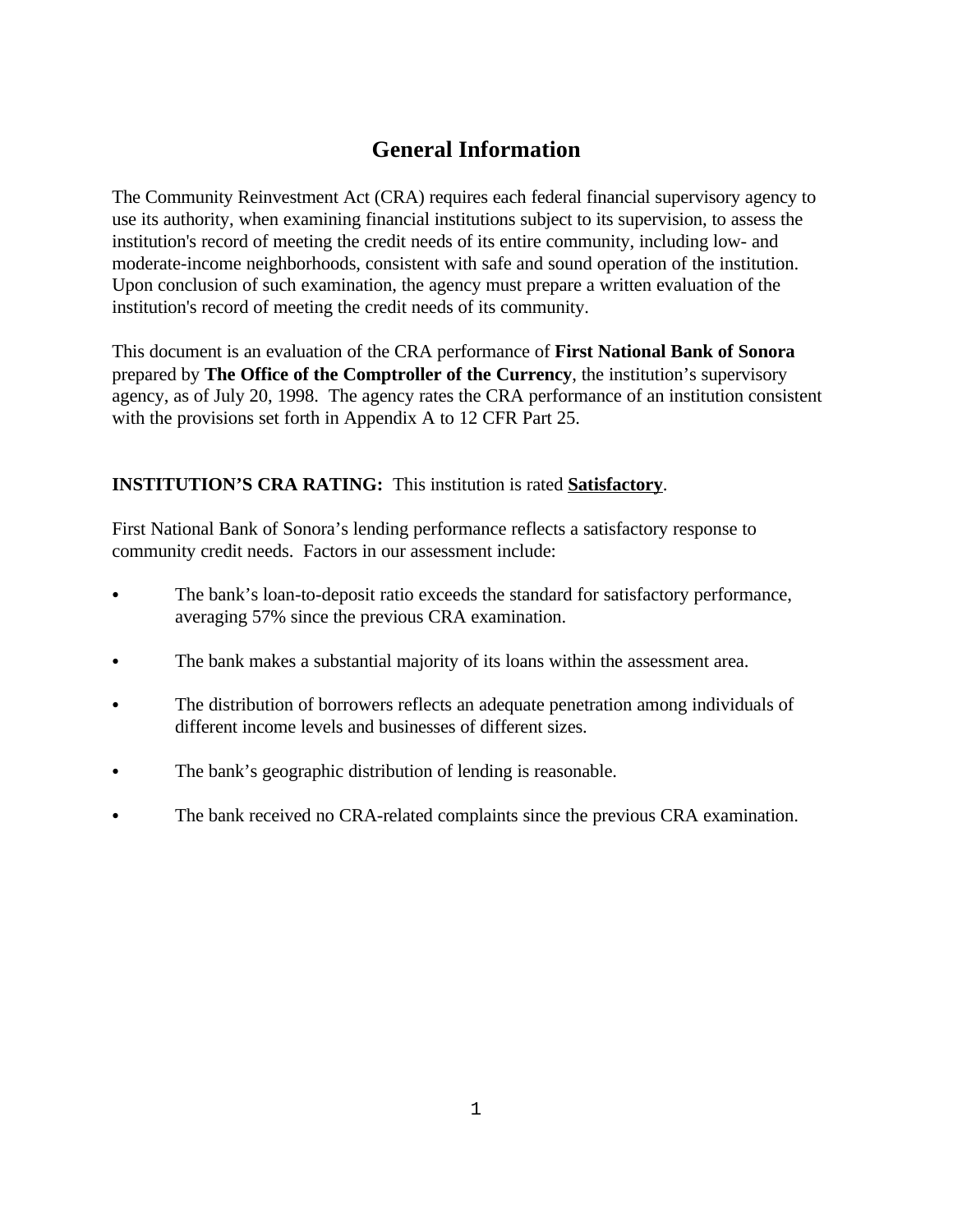The following table indicates the performance level of **First National Bank of Sonora** with respect to each of the five performance criteria.

| <b>First National Bank of Sonora</b><br><b>Performance Levels</b>                                    |                                                                                        |                                                                                      |                                                                                                 |  |  |
|------------------------------------------------------------------------------------------------------|----------------------------------------------------------------------------------------|--------------------------------------------------------------------------------------|-------------------------------------------------------------------------------------------------|--|--|
| <b>Small</b><br><b>Institution</b><br><b>Assessment</b><br><b>Criteria</b>                           | <b>Exceeds</b><br><b>Standards</b><br>for<br><b>Satisfactory</b><br><b>Performance</b> | <b>Meets</b><br><b>Standards</b><br>for<br><b>Satisfactory</b><br><b>Performance</b> | <b>Does not</b><br>meet<br><b>Standards</b><br>for<br><b>Satisfactory</b><br><b>Performance</b> |  |  |
| Loan-to-deposit<br><b>Ratio</b>                                                                      | X                                                                                      |                                                                                      |                                                                                                 |  |  |
| <b>Lending</b> in<br>assessment area                                                                 | $\mathbf{X}$                                                                           |                                                                                      |                                                                                                 |  |  |
| <b>Lending to</b><br>borrowers of<br>different<br>incomes and to<br>businesses of<br>different sizes |                                                                                        | $\mathbf{x}$                                                                         |                                                                                                 |  |  |
| Geographic<br>distribution of<br>loans                                                               |                                                                                        | $\mathbf{x}$                                                                         |                                                                                                 |  |  |
| <b>Response to</b><br>complaints                                                                     | No complaints were received since the previous<br><b>CRA</b> examination.              |                                                                                      |                                                                                                 |  |  |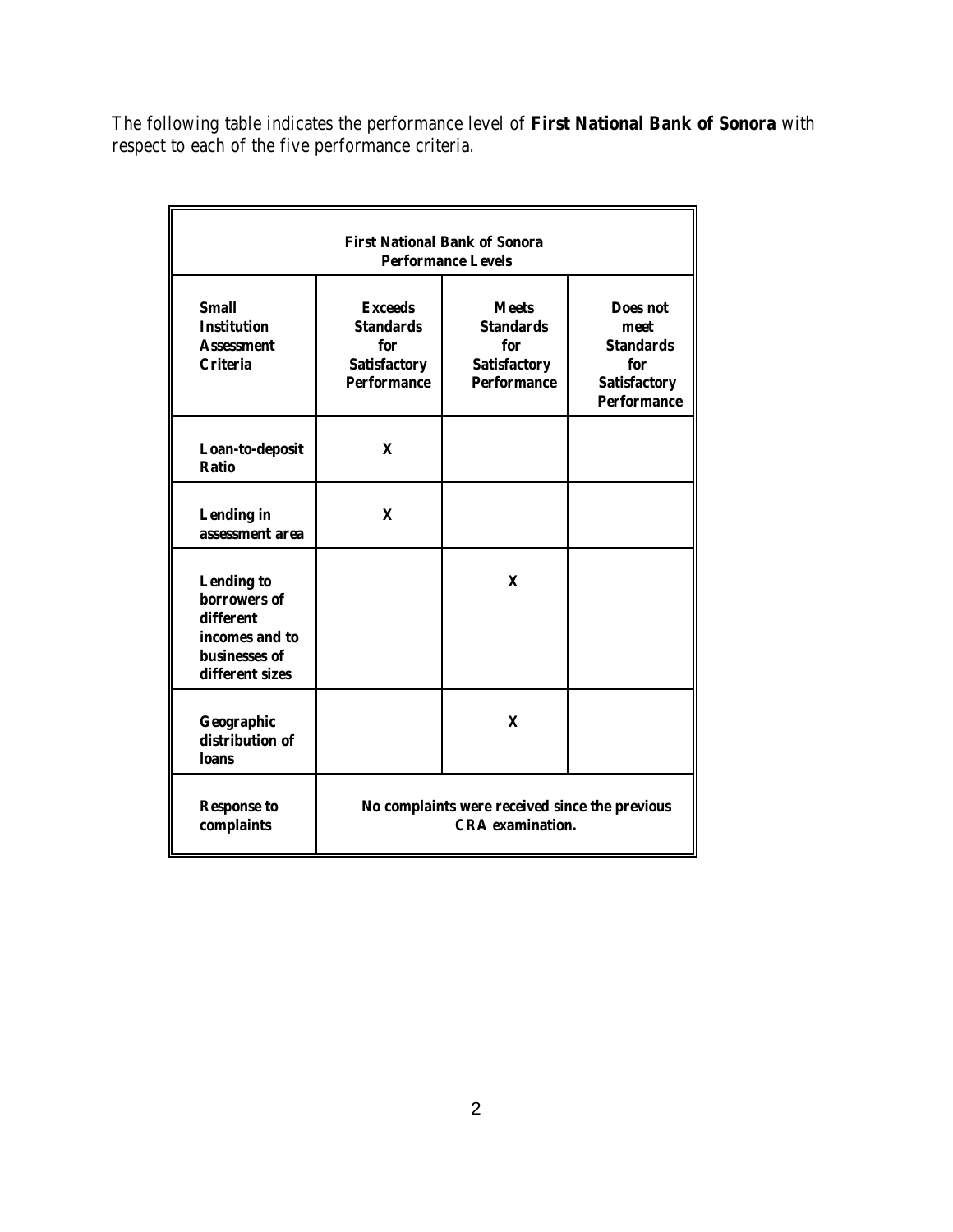### *Description of Institution*



First National Bank of Sonora (FNB), a \$69 million financial institution, is one of four banks headquartered in the assessment area. The bank is 100% owned by First Sonora Delaware Bancshares, Inc., which is in turn 100% owned by First Sonora Bancshares, Inc. FNB is located in Sonora, Texas, and has two branches in San Angelo. The bank has four automatic teller machines. One is located at the San Angelo airport, and one at each of the three bank locations. FNB is a full service bank and offers a variety of loan products with an emphasis on real estate loans. As of June 30, 1998, commercial real estate loans and residential real estate loans accounted for 26% and 24% of the bank's \$38 million loan

portfolio, respectively. Consumer loans equaled another 19%. Agricultural loans totaled 16%, and commercial loans represented 15%.

The bank's financial condition, size, local economic conditions, and other factors allow it to help meet the credit needs of its assessment area. The bank opened its second branch in San Angelo on May 18, 1998. FNB has not closed any branches since the last examination. At the previous CRA examination dated November 16, 1995, FNB received an outstanding rating.

## *Description of Assessment Area*

The bank's assessment area includes two block numbering areas in Sutton county and 23 census tracts in Tom Green county. The Sutton county section of the assessment area includes the town of Sonora. Both block numbering areas are designated as middle-income. Tom Green county is part of the San Angelo Metropolitan Statistical Area (MSA). Of the 23 census tracts, two are low-income, five are moderate-income, eleven are middle-income, and five are upper-income.

Sonora is a small rural community with a population of about 4,000. Sonora is roughly 60 miles south of San Angelo and 170 miles northwest of San Antonio. The economy is dominated by the oil and gas industry and agriculture. Agricultural operations include sheep, goat, and cattle.

San Angelo is a city of over 100,000. San Angelo is located approximately 200 miles northwest of San Antonio, and has a diverse economy.

The median family income for the assessment area is \$29,166. The Texas 1997 metropolitan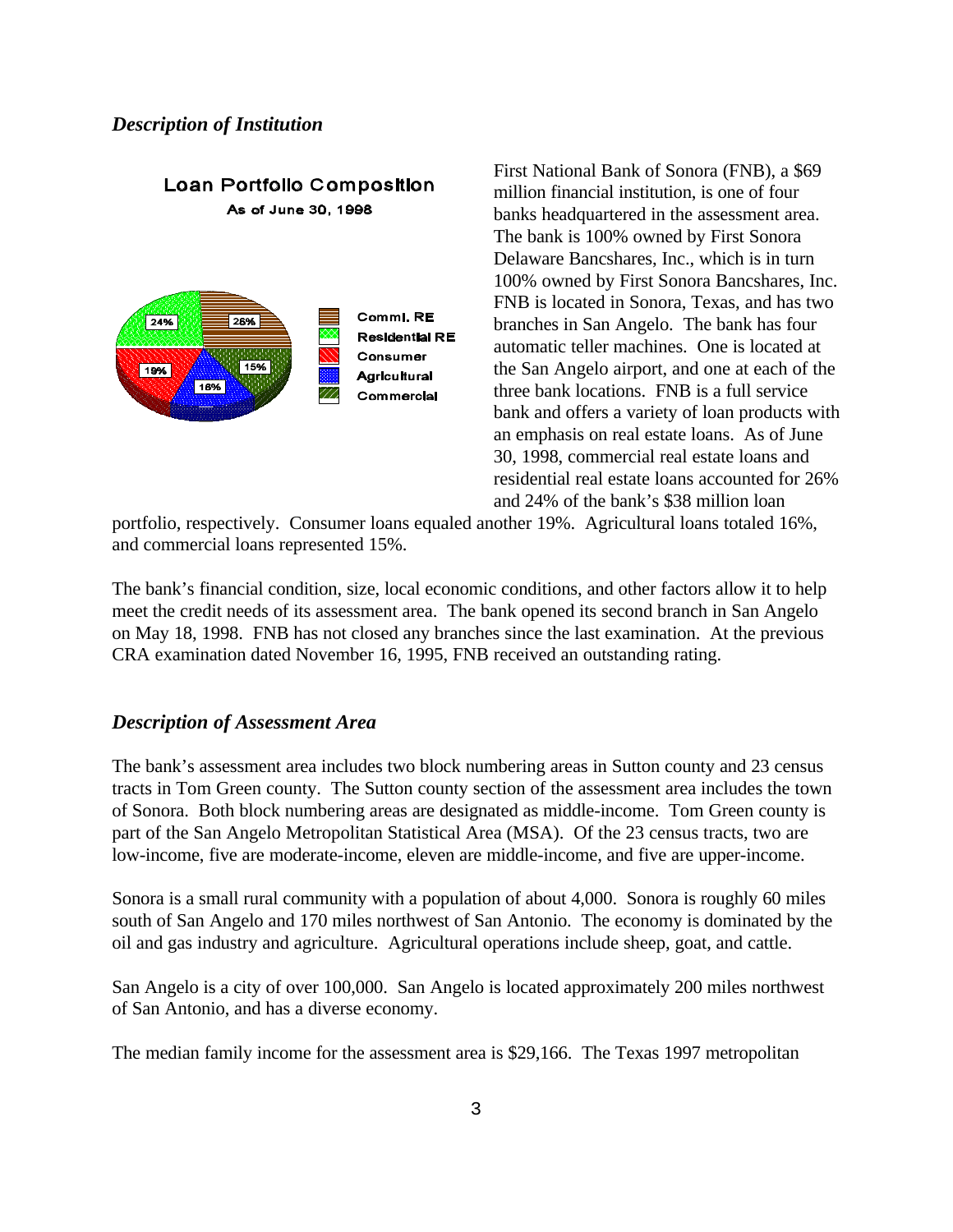median family income is \$34,448. Of all families in the assessment area, 20% are low-income, 18% are moderate-income, 22% are middle-income, and 40% are upper-income.

Examiners reviewed community contacts with the Sutton County Justice of the Peace, City Secretary from Sonora, and the Concho Valley Economic Development District in San Angelo. The contacts revealed a need for educational loans for students in low- and moderate-income areas. The contacts also indicated a need for mortgage loan programs for low-income borrowers along with a need for more community involvement by local bankers.

## **CONCLUSIONS WITH RESPECT TO PERFORMANCE CRITERIA**

Management has demonstrated satisfactory performance in meeting the credit needs of the assessment area, including low- and moderate-income families.

#### *Loan-to-Deposit Ratio*

The bank's level of lending is strong compared to other banks located in the assessment area. During the last 11 quarters ending March 31, 1998, the bank's average loan-to-deposit ratio was 57%. This compares to the average loan-to-deposit ratio of 40% for three banks headquartered in the assessment area. Of the four banks, FNB has the highest average loan-to-deposit ratio. The other banks have average loan-todeposit ratios ranging from 28% to 52%.



#### *Lending in Assessment Area*

FNB extends a substantial majority of its loans within the assessment area. Examiners took a sample of consumer and commercial loans made in 1997 and 1998. Examiners also reviewed information concerning residential real estate loans using the bank's Home Mortgage Disclosure Act Loan Application Register (LAR). The following table shows the percentage of loans the bank made in its assessment area, both by number and dollar volume, based on 77 residential real estate loans, 42 consumer loans, and 10 commercial loans.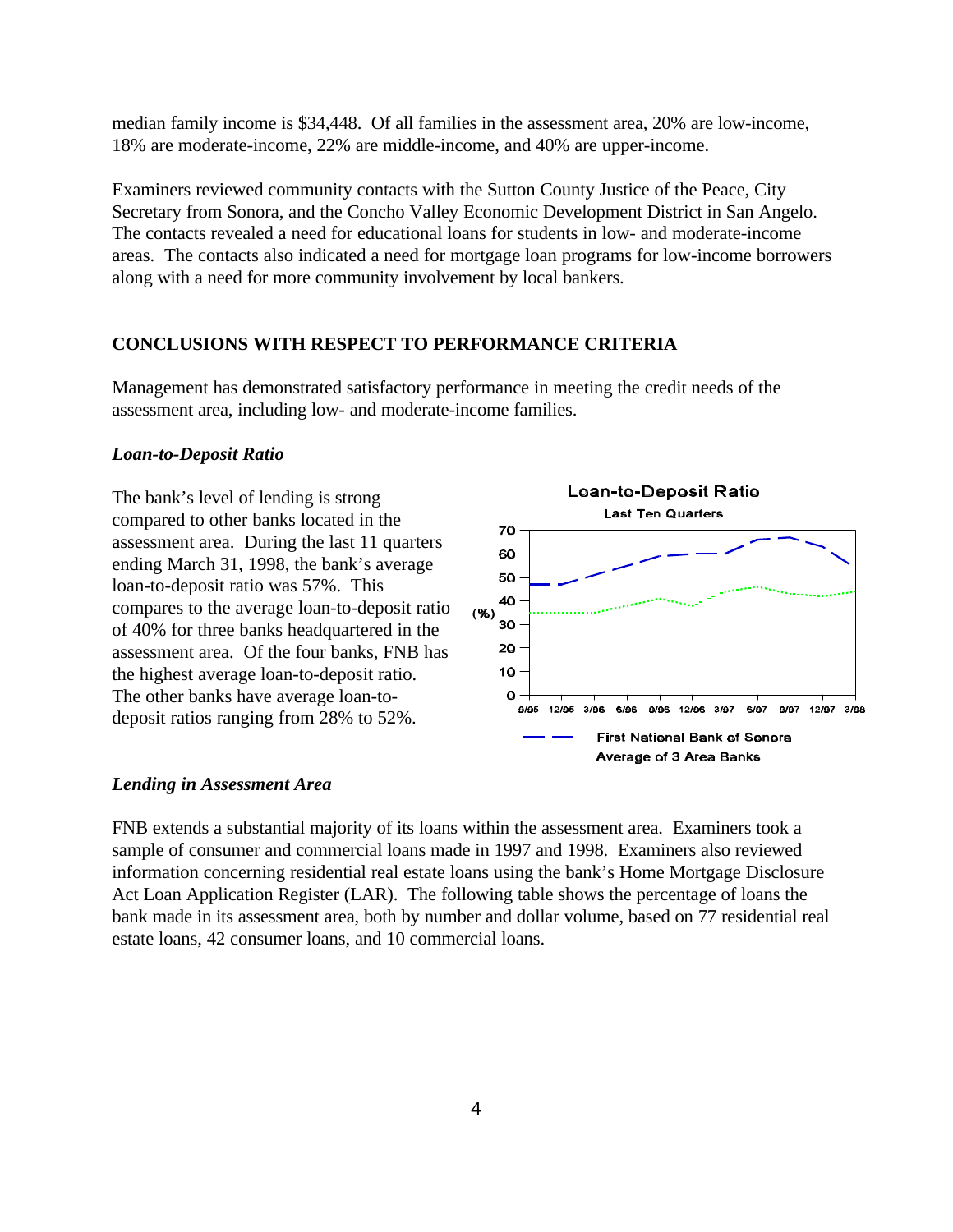| <b>Percent of Loans</b><br><b>Made in the</b><br><b>Assessment Area</b> | #   | \$ volume |  |  |
|-------------------------------------------------------------------------|-----|-----------|--|--|
| <b>Residential Real Estate</b>                                          | 96% | 97%       |  |  |
| Consumer                                                                | 90% | 90%       |  |  |
| Commercial                                                              |     |           |  |  |

## *Lending to Borrowers of Different Incomes and to Businesses of Different Sizes*

The distribution of loans to borrowers of different income levels demonstrates satisfactory lending efforts to low- and moderate-income borrowers. Examiners reviewed consumer, residential real estate, and commercial loans originated in 1997 and 1998. Based on these consumer and commercial loan samples and the residential real estate loan information from the LAR, the bank lends to borrowers of various income levels and does not arbitrarily exclude any group of applicants.

Of the 42 consumer loans sampled, the bank made 43% to borrowers with low-incomes and 26% to borrowers with moderate-incomes. These numbers compare favorably to 20% of all families in the assessment area having low-incomes and 18% having moderate-incomes. Of the 66 residential real estate loans that had income information, the bank made 6% to borrowers with low-incomes and 12% to borrowers with moderate-incomes. Below is a breakdown of the bank's consumer and residential real estate loans by borrower income level, compared to the percentage of families in the assessment area with those incomes.

| <b>Loan Sample Distribution by Income Group</b> |    |                                         |                                                                                                          |      |                                                  |      |                                 |      |    |     |
|-------------------------------------------------|----|-----------------------------------------|----------------------------------------------------------------------------------------------------------|------|--------------------------------------------------|------|---------------------------------|------|----|-----|
|                                                 |    | Low<br><b>Income</b><br><b>Families</b> | <b>Middle</b><br><b>Moderate</b><br><b>Income</b><br><b>Income</b><br><b>Families</b><br><b>Families</b> |      | <b>Upper</b><br><b>Income</b><br><b>Families</b> |      | <b>Total</b><br><b>Families</b> |      |    |     |
| Families                                        |    | 20%                                     | 18%                                                                                                      |      | 40%<br>22%                                       |      |                                 | 100% |    |     |
| Loan Type                                       | #  | $\%$                                    | #                                                                                                        | $\%$ | #                                                | $\%$ | #                               | $\%$ | #  | %   |
| Consumer                                        | 18 | 43                                      | 11                                                                                                       | 26   | 7                                                | 17   | 6                               | 14   | 42 | 100 |
| Residential                                     | 4  | 6                                       | 8                                                                                                        | 12   | 8                                                | 12   | 46                              | 70   | 66 | 100 |

The bank adequately lends to businesses of different sizes, with a significant number of loans made to small businesses. A breakdown of the examiners' commercial loan sample by gross annual revenues follows.